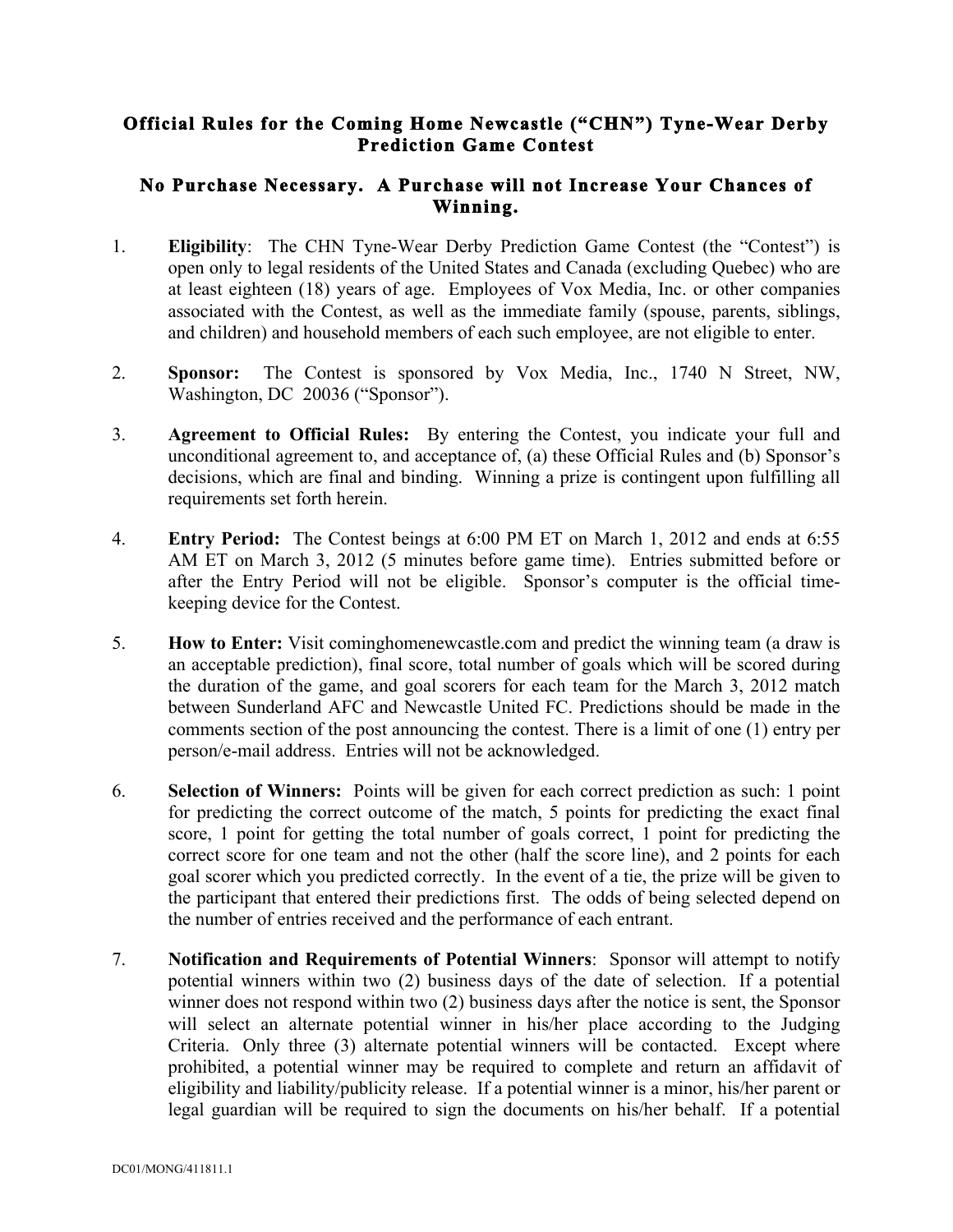winner fails to sign and return these documents within the required time period, an alternate potential winner may be selected in his/her place according to the Judging Criteria. Only three (3) alternate potential winners may be contacted.

- 8. **Prize(s):** The winner will receive the winner's choice of one (1) custom T-shirt from the Coming Home Newcastle Gameday Depot Store (which may be found at http://custom.gamedaydepot.com/sbnation/Products/20106/SB\_Nation\_Soccer\_Coming\_ Home Newcastle) with an average retail value of \$USD 14.44-20.99 (\$CAD 14.24-20.70). A winner is responsible for paying any applicable income taxes and any and all other costs and expenses not listed above. Any prize details not specified above will be determined by Sponsor in its sole discretion. A prize may not be transferred and must be accepted as awarded. You may not request cash or a substitute prize; however, Sponsor reserves the right to substitute a prize with another prize of equal or greater value if the prize is not available for any reason, as determined by Sponsor in its sole discretion.
- 9. **General Conditions:** In the event that the operation, security, or administration of the Contest is impaired in any way for any reason, including, but not limited to fraud, virus, or other technical problem, Sponsor may, in its sole discretion, either: (a) suspend the Contest to address the impairment and then resume the Contest in a manner that best conforms to the spirit of these Official Rules; or (b) award the prize(s) according to the procedures set forth above from among the eligible entries received up to the time of the impairment. Sponsor reserves the right in its sole discretion to disqualify any individual it finds to be tampering with the entry process or the operation of the Contest or to be acting in violation of these Official Rules or in an unsportsmanlike or disruptive manner. Any attempt by any person to undermine the legitimate operation of the Contest may be a violation of criminal and civil law, and, should such an attempt be made, Sponsor reserves the right to seek damages from any such person to the fullest extent permitted by law. Failure by Sponsor to enforce any term of these Official Rules shall not constitute a waiver of that provision. Proof of sending any communication to Sponsor by mail shall not be deemed proof of receipt of that communication by Sponsor. In the event of a dispute as to any online entry, the authorized account holder of the e-mail address used to enter will be deemed to be the participant. The "authorized account holder" is the natural person who is assigned to an email address by an Internet access provider, online service provider, or other organization responsible for assigning email addresses for the domain associated with the submitted e-mail address. The Contest is subject to federal, state, and local laws and regulations and is void where prohibited.
- 10. **Release and Limitations of Liability:** By participating in the Contest, you agree to release and hold harmless Sponsor, its parent, subsidiaries, affiliates, and each of their respective officers, directors, employees, and agents (the "Released Parties") from and against any claim or cause of action arising out of participation in the Contest or receipt or use of any prize, including, but not limited to: (a) unauthorized human intervention in the Contest; (b) technical errors related to computers, servers, providers, or telephone, or network lines; (c) printing errors; (d) lost, late, postage-due, misdirected, or undeliverable mail; (e) errors in the administration of the Contest or the processing of entries; or (f) injury or damage to persons or property which may be caused, directly or indirectly, in whole or in part, from entrant's participation in the Contest or receipt or use of any prize.